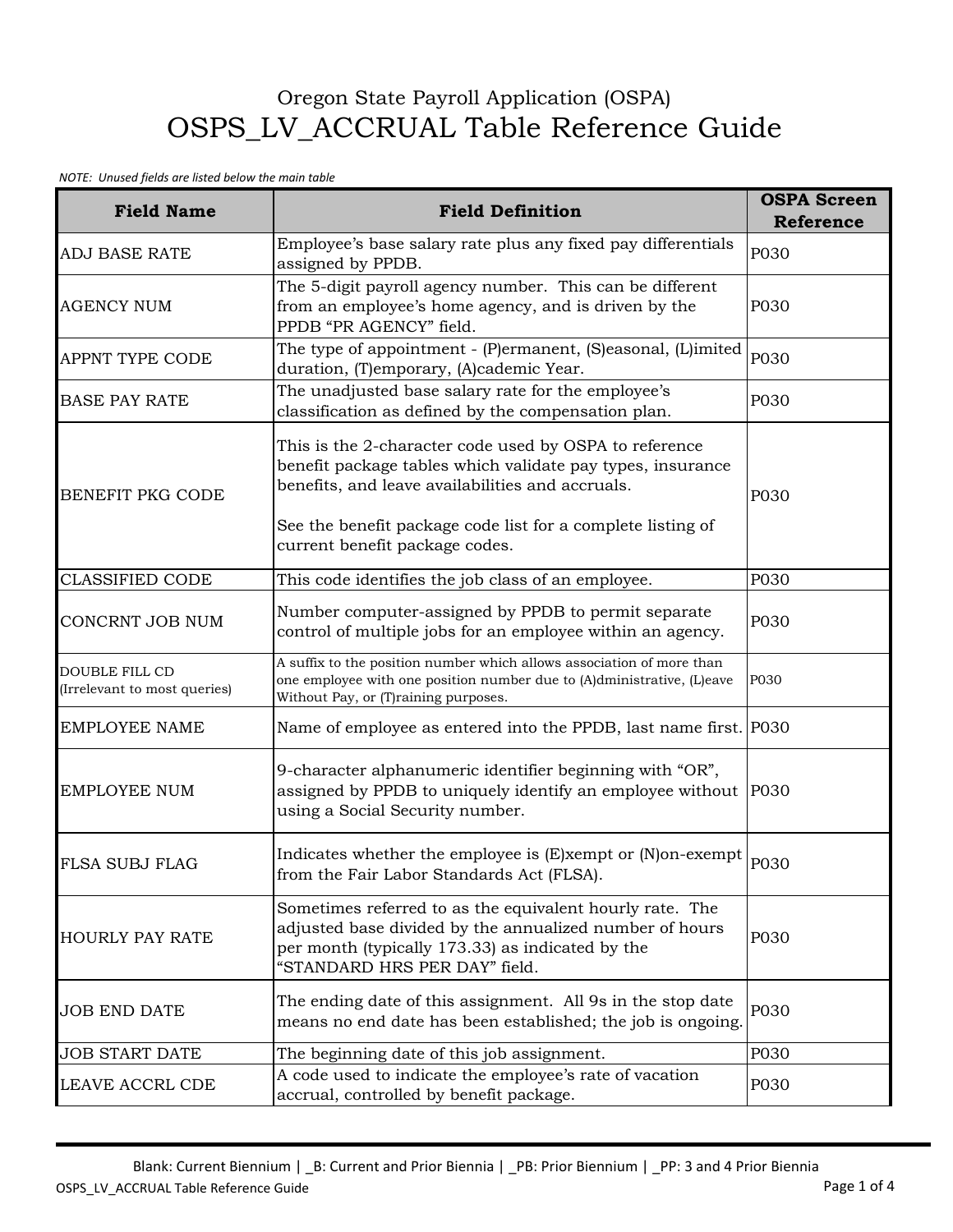| <b>Field Name</b>     | <b>Field Definition</b>                                                                                                                                                                                                                                            | <b>OSPA Screen</b><br><b>Reference</b> |
|-----------------------|--------------------------------------------------------------------------------------------------------------------------------------------------------------------------------------------------------------------------------------------------------------------|----------------------------------------|
| <b>LOAD DATE</b>      | The date that this information was loaded to the Datamart<br>warehouse. This field has no relation to the Pay Period<br>Ending date.                                                                                                                               | N/A                                    |
| LV ACTIVITY DATE      | The pay period ending date for the last time the associated<br>leave code had activity. Activity includes usage, accrual, or<br>when the leave code is reset to zero.                                                                                              | P435, P430                             |
| LV ADJ COMMENT        | Comment field from the P435 Employee Leave Data Screen.<br>Populated beginning May 2012.                                                                                                                                                                           | P435                                   |
| LV BALANCE DATE       | Defines the "Beginning Balance" date for the pay period<br>requested. Usually is one month prior to current date.                                                                                                                                                  | P435, P430                             |
| LV CONTINUOUS DATE    | Pay period ending date for the first time the leave was used<br>after being reset to zero.                                                                                                                                                                         | P435, P430                             |
| LV COST AMT           | Dollar value of leave taken within the requested pay period.<br>Does not compute cost of leave without pay, including<br>furlough.                                                                                                                                 | N/A                                    |
| LV HOURS              | Number of hours associated with the transaction code<br>requested. Use in conjunction with the "TRANSACTION<br>CODE" field.                                                                                                                                        | P435, P430                             |
| LV HOURS ADVANCED     | Leave hours given to an employee before their regular<br>accrual using the "Remain Adv" P435 column. This<br>typically happens when an employee leaves in the middle of P435, P430<br>a month or when employment negotiations allow immediate<br>use of leave.     |                                        |
| LV HOURS LOST         | Number of leave hours which an employee has lost due to<br>accrual or usage limits. Transaction code 90 matches the<br>P435 "Time Lost" column.                                                                                                                    | P435, P430                             |
| LV LIABILITY AMT      | Dollar value of the positive end balance of leave hours.                                                                                                                                                                                                           | N/A                                    |
| LV TYPE               | The two-character leave code used to report summary leave<br>data. For example, three-character leave codes (i.e. VA2,<br>VAF, VA4) roll up into one two-character leave type (i.e. VA).                                                                           | P435, P430                             |
| <b>OVRTIME ELIGBL</b> | Indicates eligibility for overtime pay with $(Y)$ es or $(N)$ o.                                                                                                                                                                                                   | P030                                   |
| PAY CODE              | The way in which an employee's earnings are to be<br>calculated - (S)alaried, (P)artial salary, (H)ourly, (U)ndefined.                                                                                                                                             | P030                                   |
| PAY DIST CODE         | Also called the "check distribution code". This is the sort<br>order by which agencies have chosen to have their checks<br>distributed. Choices are PCA, Crew-unit, RDC, or<br>alphabetical. Driven from Payroll Report Option "A" on the<br>agency's PBAP screen. | P030                                   |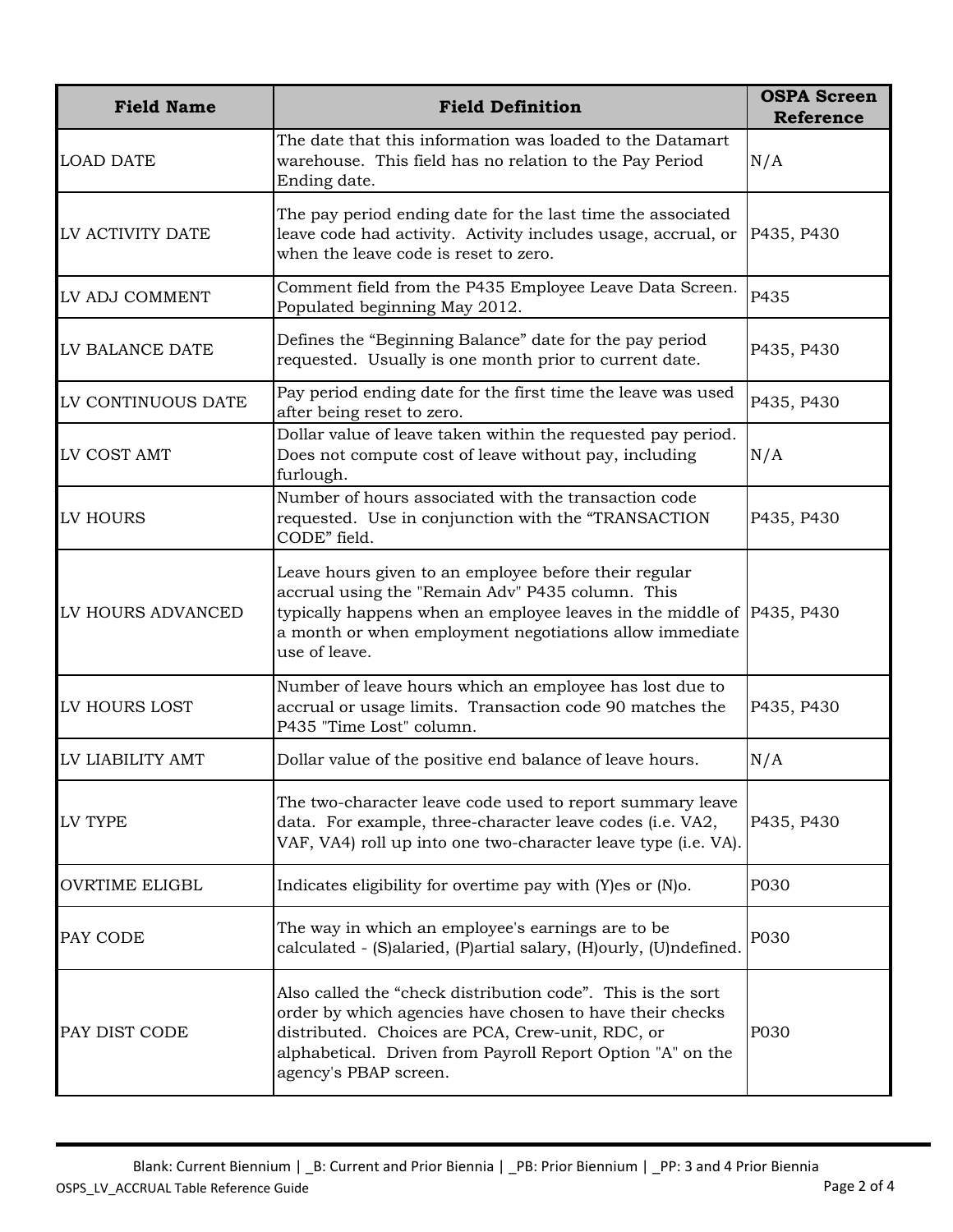| <b>Field Name</b>                                | <b>Field Definition</b>                                                                                                                                                                                                                                                                            | <b>OSPA Screen</b> |
|--------------------------------------------------|----------------------------------------------------------------------------------------------------------------------------------------------------------------------------------------------------------------------------------------------------------------------------------------------------|--------------------|
|                                                  |                                                                                                                                                                                                                                                                                                    | <b>Reference</b>   |
| PAY OPTION CODE<br>(Irrelevant to most queries)  | Indicates the type of pay option on the compensation plan. "A" is the<br>normal range; all other codes are restricted to specific classifications as<br>set by PPDB.                                                                                                                               | P030               |
| PAY PROC DATE                                    | The pay period ending date is the last calendar day of any<br>given month. Corresponds to the P190 "PAY PER END<br>DATE" field.                                                                                                                                                                    | P190               |
| PAY RATE                                         | The pay rate entered through PPDB, which may be higher<br>or lower than the base rate. Differences here are usually<br>due to other-than-100% FTE percentages paid on a partial<br>salary basis. This pay rate is dependent on the pay basis<br>code.                                              | P030               |
| PAY TYPE CODE                                    | The pay code used for employee payments. Examples are<br>RG, VA, CTA, etc.                                                                                                                                                                                                                         | PTB <sub>2</sub>   |
| PERCNT POSITION                                  | The FTE percentage for this employee. Refers to the percent<br>of a position's regularly scheduled work hours that will be<br>worked by a particular employee.                                                                                                                                     | P030               |
| <b>POSNO</b><br>(Irrelevant to most queries)     | The identifying number assigned to the position by the agency.<br>Duplicates possible across agencies.                                                                                                                                                                                             | P030               |
| RANGE OPTN CODE<br>(Irrelevant to most queries)  | Indicates the type of salary range on the compensation plan. "A" is the<br>normal range; all other codes are restricted to specific classifications as<br>set by PPDB.                                                                                                                             | P030               |
| RECOG SERVICE DATE                               | The date the employee started state service unbroken by<br>chargeable leave without pay. Determined by personnel.                                                                                                                                                                                  | P030               |
| REPRESENT CODE                                   | Code used to define an employee's representation group as<br>assigned by PPDB.                                                                                                                                                                                                                     | P030               |
| REPT DIST CODE                                   | A code established by the agency for the identification of<br>divisions/units for the purpose of personnel report<br>distribution and subtotals. Corresponds to the "RDC" field<br>in PPDB.                                                                                                        | P030               |
| TRANSACTION CODE<br>(CRUCIAL to most<br>queries) | 10–Begin Balance<br>20-Adjustment<br>30-Transfer in: Clearing Acct<br>35-Transfer in: Concurrent Job (CCJ)<br>40-Timesheet Accrual<br>50-Lv Taken<br>55-Lv Paid<br>60-Automatic Accrual<br>70–Transfer out: Clearing Acct<br>75–Transfer out: CCJ<br>80-Lost Lv<br>85-Dropped Lv<br>90-End Balance | N/A                |
| <b>WORK FREQUENCY</b>                            | Employment status code - (F)ull time, (P)art time,<br>(J)obshare, (I)ntermittent                                                                                                                                                                                                                   | P030               |